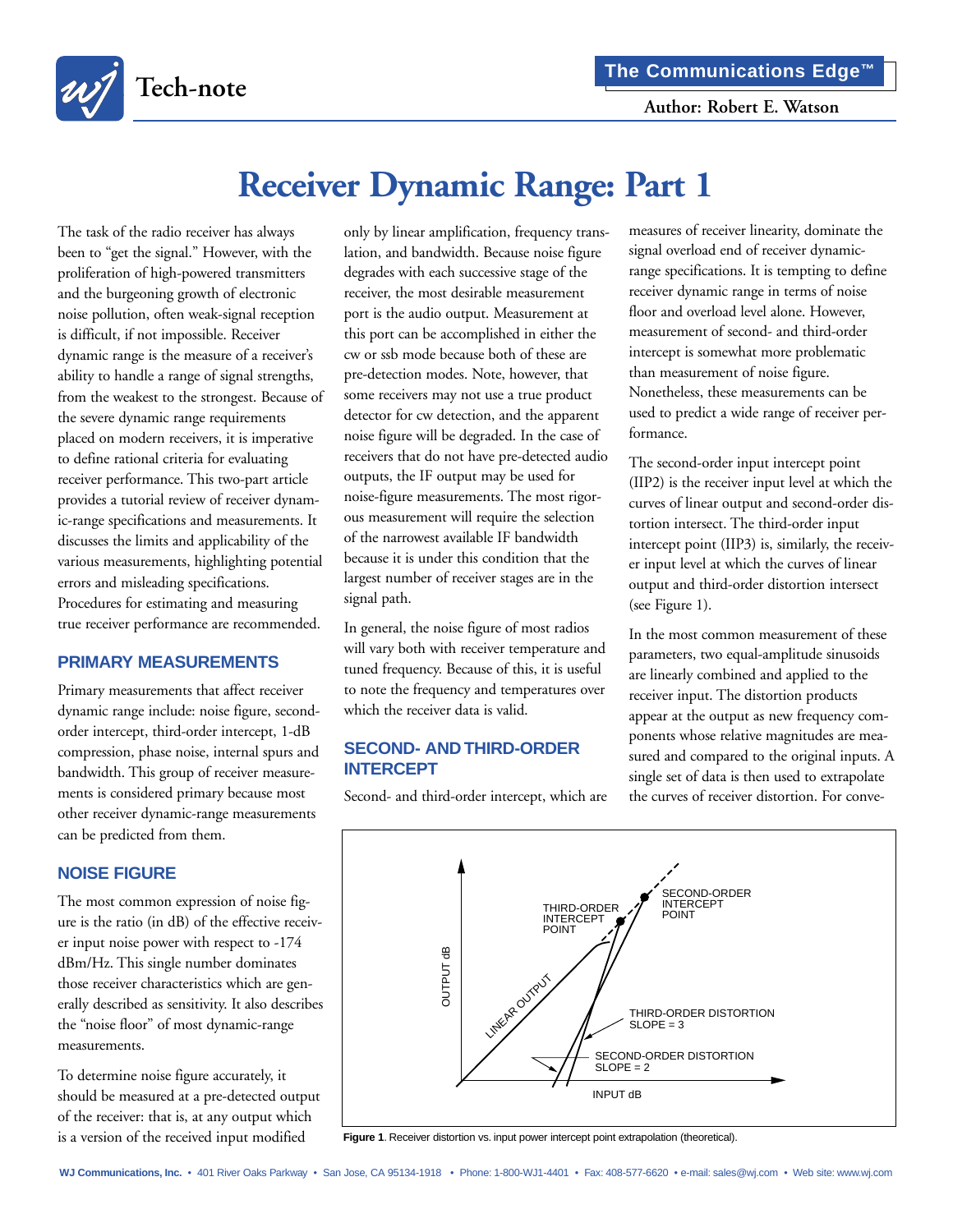

nience, these curves can be completely specified by the intercept points.

Several problems exist with intercept specifications. The first problem is that the intercept points are not directly measurable. Because the intercept points are mathematically extrapolated, their accuracy depends on the assumption that the curves of secondand third-order distortion are described by straight lines with slope values of two and three, respectively. To be useful, this assumption must be valid over the usable dynamic range of the receiver. Unfortunately, there are two potential errors associated with this assumption. First, as the receiver approaches overload compression, the actual distortion curves are no longer straight lines. This effect can be avoided by measuring the distortion products at relatively low input levels. Typically, the intercept measurements will be most accurate if measured at input levels where the distortion products are 60 dB less than the input signals. Second, certain nonlinear radio components do not seem to produce distortion curves of the appropriate slope. Examples of this are ferrite and GaAs FET components. This effect can be detected by measuring the intercept point at two different input levels and comparing the results for agreement. If they do

not agree, the validity of the intercept specification is in doubt.

Another problem of intercept measurements is their frequency dependence. Second-order distortion produces distortion components at twice the frequency of a single input signal (second harmonic distortion) and at the sum and difference frequencies of two input signals. It can be shown that a band-pass filter at the receiver input can suppress the undesired signal that would otherwise produce second-order distortion products at the receiver's tuned frequency. Because realizable filters are not ideal, rejection of second-order distortion will typically vary with the frequency of the undesired signals as well as with the receiver's tuned frequency.

Third-order distortion effects are even more frequency dependent than second-order distortion. This is because third-order distortion can produce distortion components from unwanted signals that a receiver input filter cannot remove. In this case, the distortion components from two input sinusoids occur at frequencies of twice the first frequency minus the second. While a receiver input filter can remove most of the undesired signals that can produce third-order distortion products at the tuned frequency, the signals which are within the passband of the input filter can also produce distortion products (see Figure 2). The filtering in a typical receiver is produced by the cascade of several different parts of the receiver. For example, the filtering is provided by the input (rf) filter, followed by a narrower first IF filter, and finally, a still narrower final IF filter. Because as signals pass through the receiver they are increasingly distorted, it is necessary to specify at what frequencies the unwanted signals occur with respect to the tuned frequency. Typically, third-order distortion, due to signals at frequencies within the final IF passband, is worse than that due to signals in the first IF passband, but outside the final IF. Distortion from signals in the input filter passband, but outside the first IF, is even less, and distortion from signals with frequencies outside the input filter is the least. For this reason, measurements of receiver third-order intercept can vary radically depending on the frequencies of the test signals with respect to the receiver's tuned frequency (see Figure 3). It is typical for receiver manufacturers to specify the third-order intercept point for test tones at frequencies in the first IF. Another common specification is for test-tone frequencies outside the first IF, but inside the input filter. In this case, the manufacturer should specify the frequencies of the test signals with



**Figure 2**. Third-order distortion products from two signals inside the receiver input filter.



**Figure 3**. Third-order intercept as a function of test-tone frequency relative to receiver-tuned frequency.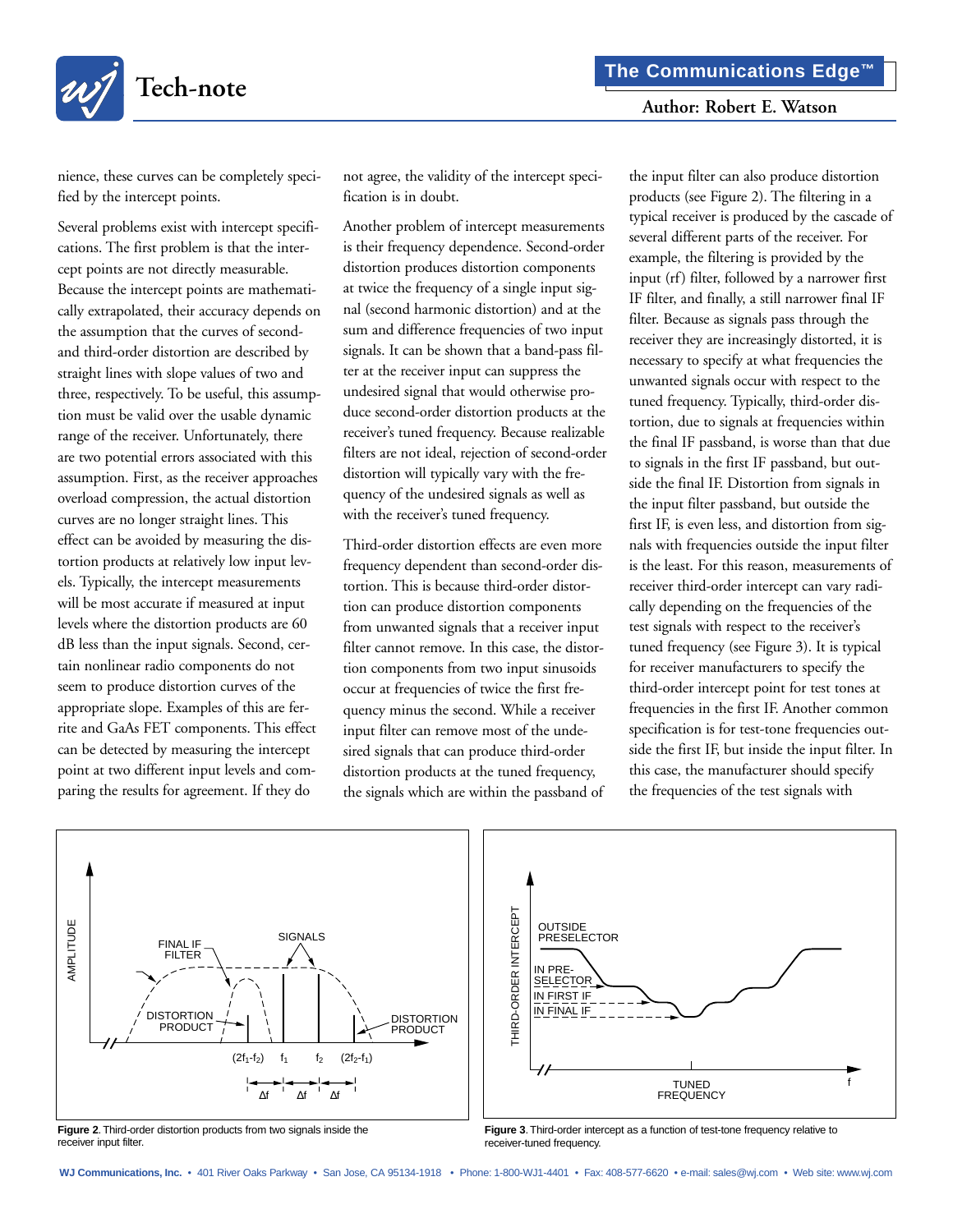

respect to the tuned frequency. Like secondorder distortion, third-order distortion can also vary with tuned frequency, so a proper specification should list a worst-case value or specify the frequency range of validity.

## **1-DB COMPRESSION**

The 1-dB compression point is the measure of receiver performance that indicates the input level at which the receiver begins to deviate radically from linear amplitude response. In a linear device, for each dB of input-level increase, there is a corresponding dB increase in output level. In the case of input overload, the output does not continue to increase with each input increase, but instead, the output tends to limit. The input level at which the output deviates from linear response by 1 dB is known as the 1-dB compression point.

There are two general forms of 1-dB compression which are useful as receiver specifications. The first is the 1-dB compression of the desired signal due to its own signal power causing receiver overload. The second form is the 1-dB reduction of the output level of the desired signal due to a strong undesired signal causing receiver overload. This second form is usually called blocking or desensitization.

Measuring the 1-dB compression point of the receiver due to overload by the desired signal can be performed by noting the input level, in manual gain mode, at which an input-level decrease of 10 dB causes an output-level decrease of 9 dB (see Figure 4). A delta of 10 dB is a convenient value because smaller deltas may make the 1-dB compression point difficult to measure due to the gradual compression characteristics of some devices. Conversely, larger deltas may indicate 1-dB compression points at levels far from the onset of input overload.

This 1-dB compression point value is usually somewhat affected by the receiver tuned frequency, and is often strongly affected by the

receiver gain setting. The receiver-gain effect occurs because many receivers, as part of their gain-control scheme, attenuate signals early in the receiver signal path. If a receiver were to control its gain by rf attenuation alone, its 1-dB compression point could theoretically be unlimited. For this reason, the 1-dB compression point is best used to describe the upper limit of dynamic range for desired signals only.

Measuring the 1-dB compression point due to blocking can be accomplished by combining a small, desired sinusoid with a large, undesired sinusoid, and applying them to the receiver input. The desired sinusoid is at the receiver's tuned frequency and is adjusted for a 10-dB signal-to-noise ratio (SNR) in the narrowest receiver bandwidth at maximum receiver gain. The amplitude of the undesired, out-of-band sinusoid is then increased until the output of the desired sinusoid is reduced by 1 dB.

One-dB compression due to blocking measurements is strongly affected by the relative frequency of the interfering signal with respect to the receiver's tuned frequency. Like third-order intercept, the blocking performance of most receivers will improve as the undesired signal is moved away from the receiver's tuned frequency. Blocking is usually specified for undesired signals outside the first IF bandwidth. In part, this is because

undesired signals near the tuned frequency will interact with the receiver phase noise and degrade the SNR of the desired signal.

Receiver second- and third-order intercept points are typically much greater than the 1-dB compression points, but there is no reliable method for predicting one value from the others. Two receivers with identical 1-dB compression points may have thirdorder intercept points which differ from each other by as much as 20 dB, and vice versa. For this reason, the 1-dB compression point is a useful specification to supplement the other measurements as an indicator of receiver performance at high signal levels.

# **PHASE NOISE**

Receiver phase noise is a measurement of phase and frequency perturbations added to the input signals by the receiver frequencyconversion oscillators. For signals inside the final IF bandwidth, the effect of this phase noise is to degrade angle-modulated signals. A second effect of phase noise is due to undesired out-of-band signals which mix with oscillator phase noise to produce inband noise that degrades receiver sensitivity. This second effect is usually called reciprocal mixing. Receiver phase noise can be expressed as the amplitude of the phase noise sidebands added by the receiver to a spectrally pure input sinusoid. This is most



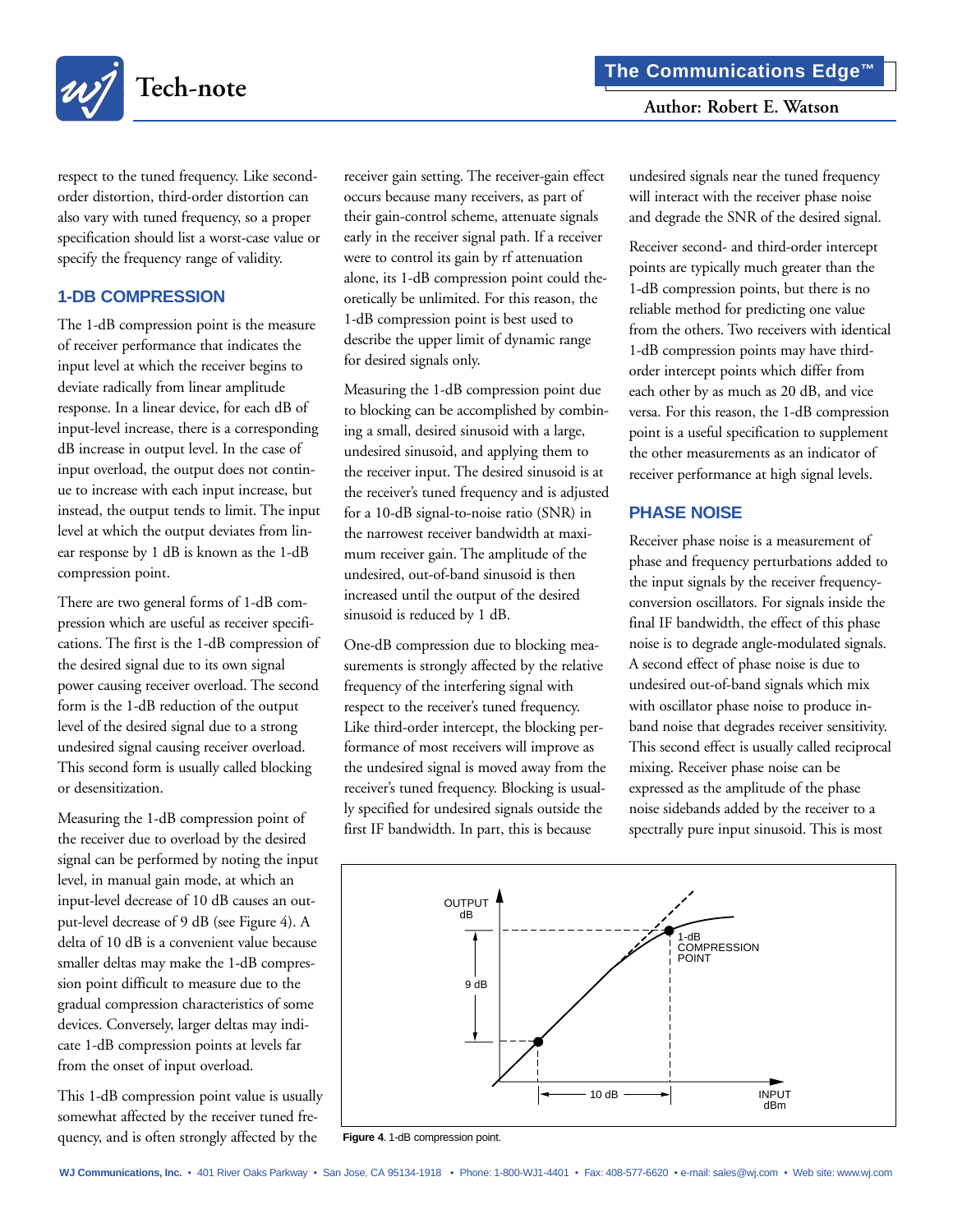For some receivers, this may be a daunting



Receiver phase noise can be measured by connecting a spectrally pure sinusoid to the receiver input and measuring its phase-noise degradation. Phase noise close to the "carrier" can be measured by examining the IF output spectrum with a spectrum analyzer. However, the analyzer, like the test signal, must have better phase-noise specifications than the receiver under test. Phase noise out of the receiver passband; that is, farther removed from the "carrier," can be measured by observing reciprocal-mix effects. The receiver is set in manual-gain mode and the IF output is observed with a spectrum analyzer as the test sinusoid is moved in frequency with respect to the receiver's tuned frequency. The signal amplitude is adjusted until the reciprocal-mix phase noise can be measured at the IF output. The receiver phase noise (dBc) is equal to the output level minus the receiver gain, and then compared to the test-signal level. Care must be taken

to assure that the test signal does not exceed the receiver blocking 1-dB compression point and that the output noise is dominated by phase noise.

Receiver phase-noise performance is the product of both the oscillator phase noise and the receiver filtering. Consequently, the phase-noise performance is strongly affected by the frequency offset from the tuned frequency. A typical receiver's phase noise might be specified at offsets of 100 Hz, 1 kHz, 10 kHz, 100 kHz, 1 MHz, and 10 MHz.

## **INTERNAL SPURIOUS SIGNALS**

Spurious signals internal to the receiver effectively degrade the receiver noise floor. The severity of this problem is a function of both the magnitude and number of the internal spurs. Unless otherwise indicated, it must be assumed that a spur specification (which lists only a spur level) indicates that the receiver has many spurs of that level. A more complete specification might, for example, indicate a maximum number of spurs per MHz with a certain power limit and a lower limit for all others.

Internal spur measurement requires that the receiver be set in maximum gain mode and scanned in its narrowest bandwidth over its entire range of tuned frequencies, while using the finest tuning resolution available.

task. A broadband receiver may require measurements at over 10,000,000 discrete frequencies. Tuning manually at one frequency per second, a single test of all frequencies would take nearly four months of continuous testing. Unfortunately, it is generally necessary to test all possible frequencies because modern frequency-synthesized local oscillators generate a myriad of interacting

spurs, each of which may appear only at a single tuned frequency. This type of spur is often colloquially called a "pop-up" spur because it pops up in a single frequency increment. Automation of testing can speed up the process, but practical testing must also be based on a deeper understanding of the spur mechanism so that fewer frequencies need to be tested.

## **BANDWIDTH**

Bandwidth plays a dominant role in receiver dynamic range because it generally describes a receiver's ability to reject unwanted signals, which can reduce its ability to detect weak, desired signals. Undesired signal rejection includes: rejection of undesired signals by the final IF filter so that they do not reach the detector stages (adjacent channel rejection); rejection by the input and first IF filters to protect the receiver from overload and phase noise effects; and rejection by the input and first IF filters of undesired input signals at image and IF frequencies.

Measuring receiver filter bandwidths, unfortunately, can be a difficult or impossible task to accomplish without invading the "guts" of the receiver. Measuring the -3-dB bandwidth of the final IF filter is usually easy; however, measuring the preselector filter band width is much more difficult, and measuring the ultimate attenuation of the IF filters may be impossible.

The overall receiver bandwidth can be measured by setting the receiver to manual gain and frequency sweeping the input with a constant amplitude sinusoidal test signal.



**Figure 5**. Receiver phase noise.

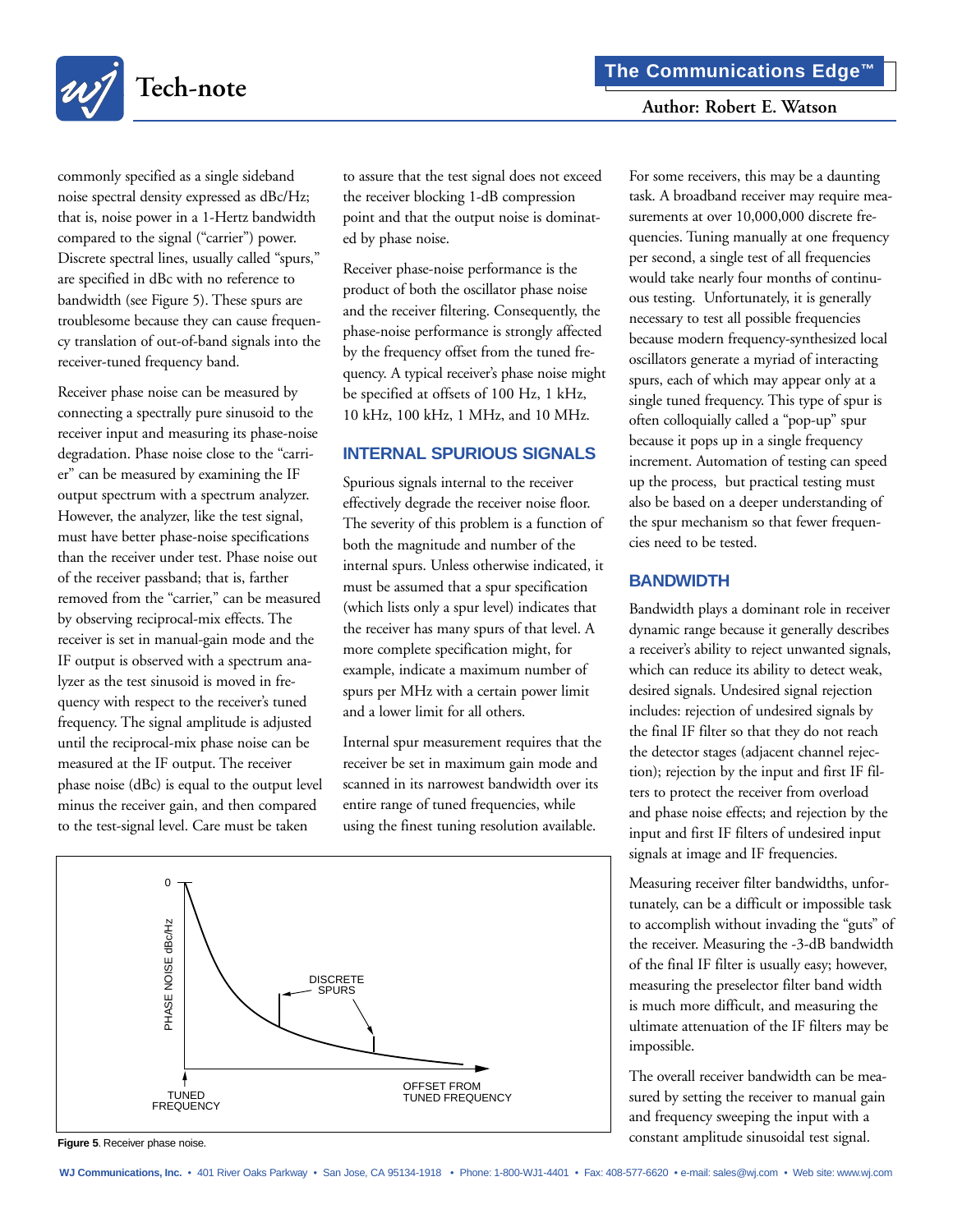

The IF output, measured relative to its output when the test tone is at the tuned frequency, determines the receiver's frequency response. A narrowband spectrum analyzer can be used to increase the sensitivity of the measurement because it can be used to look for the signal output "below" the IF noise. Because of possible receiver nonlinearity effects, this test should be performed with more than one input level, and the results compared. True filter response should be independent of input level.

Specification of receiver bandwidth should include the -3-dB and -60-dB bandwidths. These two numbers give a good indication of the signal bandwidth that the receiver will pass and the separation required between signals so that the receiver can reject them. The -3-dB bandwidth should be a guaranteed minimum bandwidth and the -60-dB bandwidth should be a guaranteed maximum. The choice of the -3-dB and -60-dB bandwidths is somewhat arbitrary, but not without reason. The -3-dB bandwidth is a more realistic estimator of usable signal bandwidth than the often-quoted -6-dB bandwidth. In addition, for most modern multipole filters, the -3-dB bandwidth is approximately equal to the filter noise equivalent bandwidth. The -60-dB bandwidth represents a level of undesired signal attenuation which is easily achieved with good bandpass filters; however, for receivers with good intercept and phase-noise specifications, a useful specification might include the -70-dB or -80-dB bandwidth.

#### **SECONDARY MEASUREMENTS**

Common secondary measurements of receiver dynamic range include: sensitivity, cross modulation, intermodulation distortion, and reciprocal mix. This group of measurements is considered secondary because, while they are useful, they can generally be predicted from the results of the primary measurements. In some cases, the wide variety of ways they are presented makes mean-

ingful comparisons between receivers a difficult task at best.

#### **SENSITIVITY**

Sensitivity is probably one of the most confusing, misquoted and often most completely misunderstood of all receiver specifications. It attempts to indicate how well a receiver will capture weak signals, but unlike noise figure, it can be specified in many different ways.

Most sensitivity specifications list a required signal strength for a certain received signal quality with a specified bandwidth, modulation type and percentage of modulation. With so many variables, the possible number of different specifications is virtually unlimited. In order to minimize the confusion, it is useful to examine each of the variables independently.

Signal quality for sensitivity specifications is given most frequently in terms of signal-tonoise ratio (SNR); that is, the ratio of output signal power to the output noise power. A convenient - if somewhat arbitrary - commonly quoted value is an SNR of 10 dB. Because it is not always convenient to measure SNR directly, the related measurement, signal plus noise-to-noise ratio  $([S+N]/N)$  is used. Mathematically,  $(S+N)/N = S/N+1$ . While the relationship is simple when expressed as simple ratios, expressed in dB, the difference between the two measurements depends on their value. For example, a ([S+N]/N) ratio of 3 dB equates to an SNR of 0 dB. At the more usual level of 10 dB ([S+N]/N), the SNR is 9.54 dB. Another related measure that is increasingly popular is signal-plus-noise-plus-distortion to noiseplus-distortion ratio (SINAD). This measurement is essentially the same as  $([S+N]/N)$  with distortion included in the noise term. This is useful because, for most users, the distortion is no more usable than the noise.

In general, signal quality expressed as SNR

can be predicted by knowing the signal type, signal strength, receiver bandwidth and noise figure. Because signal type and strength vary with the receiver application, the advantages of comparing receiver sensitivities on the basis of noise figure are apparent.

Signal strength is properly defined in terms of available signal power, which

is commonly given in dBm. Unfortunately, for historical reasons, signal strength is often specified in terms of signal voltage, commonly given in microvolts, millivolts, dB(V and dBmV. The first problem with voltage specifications is that it is not clear where the voltage should be measured. Some specifiers prefer to use source emf; that is, the unterminated (open circuit) output of the signal generator. Other specifiers measure the voltage across the receiver input terminals. In an impedance-matched system, this difference amounts to a 6-dB advantage to receivers whose sensitivities are specified with voltages at the input terminals. For this reason, most manufacturers who specify voltage sensitivity use the latter method.

A second problem with the voltage specifications is that the source and load impedances must be known. At one time in the United States, it was common practice to specify FM broadcast receiver sensitivities in terms of microvolts without direct reference to input impedance. Since all of these receivers used 300-ohm inputs, direct comparisons of sensitivity could be made. However, many manufacturers added 75-ohm inputs to match a common coaxial cable impedance. Soon after, some of the less scrupulous manufacturers began to specify their sensitivities in microvolts at the 75-ohm input instead of the 300-ohm input. To the unwary consumer, these receivers appeared to be twice as sensitive as their competition because the required voltage had been halved. In order to counter this sort of deception, the Federal Trade Commission required the use of sensitivity specifications in dBf (dB from a femtowatt). If, for typical communications

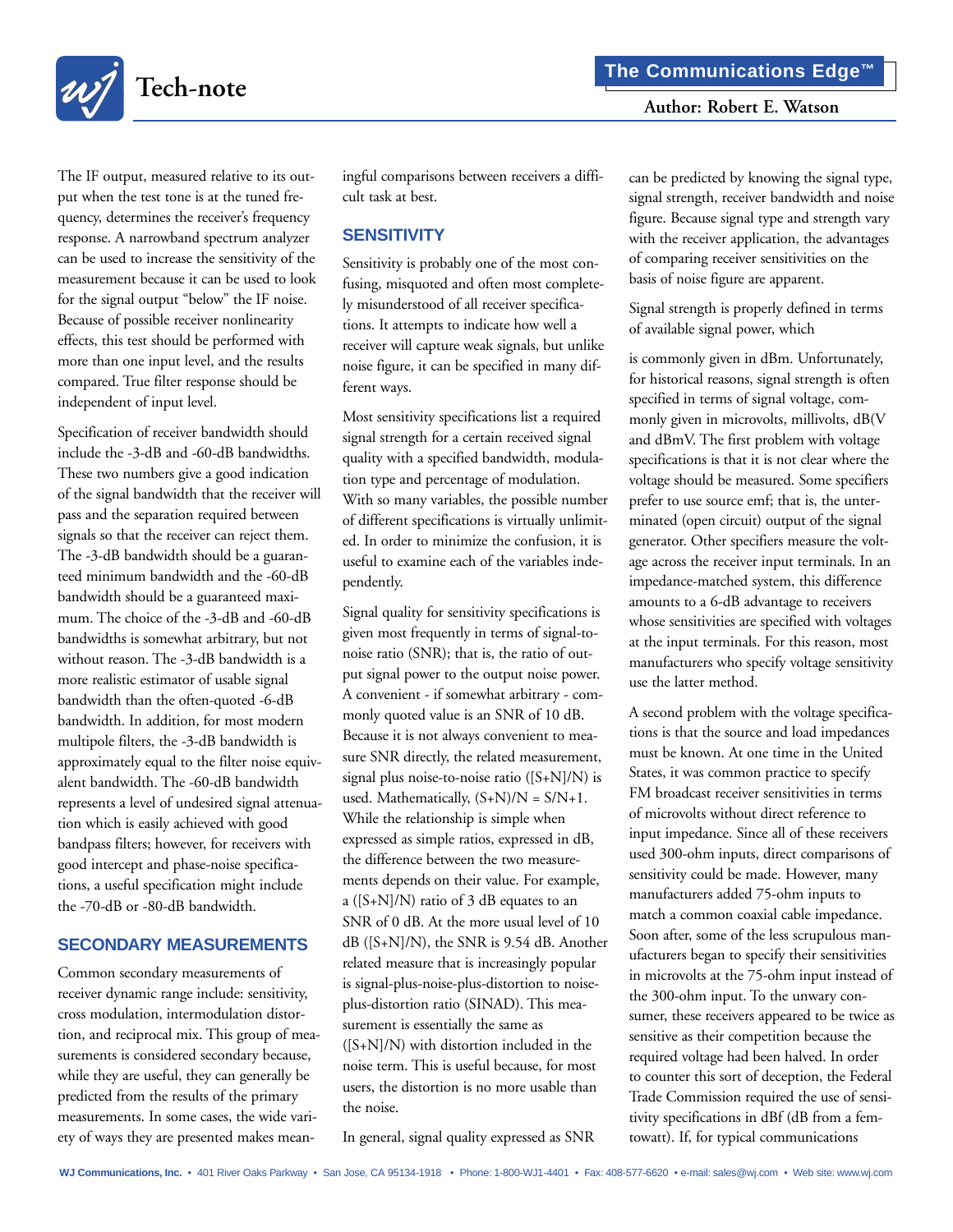

receivers, an input impedance of 50 ohms were specified, the problem would seem to be avoided. Again, this is not the case because even a relatively good VSWR specification of 2:1 allows input impedance variations which will affect the signal input power by up to (3 dB. Specifying signal strength in terms of available power (preferably in dBm) eliminates all of the ambiguities and is, therefore, the preferred method.

Bandwidth specification is mandatory for any sensitivity specification because the amount of noise power relative to the signal increases linearly with bandwidth. For example, cw sensitivity in a 1-kHz bandwidth is improved 10 dB in a 100-Hz bandwidth. An additional subtlety related to bandwidth is that post-detection "video" filtering can have a significant effect on output SNR. For example, the detected SNR of an AM signal with 1-kHz modulation, tuned in a 10-kHz IF bandwidth, can be improved 3 dB by reducing the post-detection bandwidth from the customary one-half IF bandwidth of 5kHz to an audio bandwidth of 2.5 kHz. This may explain the popularity of specifying receiver sensitivity with low-frequency modulations measured at the audio output.

Modulation type and percentage modulation are probably the most confusing components of the sensitivity specification, because the signal quality may not be linearly related to signal strength in the case of some modulations. For example, both AM and FM modulations exhibit "threshold" effects at low SNRs. This is especially true for FM signals with wide deviations and low modulation frequencies. Above threshold, the detected SNR is better than the predetected SNR, but below threshold, the reverse may be true. In general, for most signals, SNR is improved with increases in modulation level. In the case of AM and FM above threshold, the detected SNRs will increase as the square of the modulation percentage and modulation index increase, respectively. For highpercentage modulation AM signals, distortion may be increased at low SNR, and this will be reflected in degraded SINAD values. FM SNR performance is often complicated further by the effect of de-emphasis filtering which, therefore, should be specified when used.

## **CROSS MODULATION**

Cross modulation specifies the amount of AM modulation which is transferred from an undesired signal to a desired signal. This specification includes the percentage of modulation of the interfering signal, its signal power, and frequency offset from the tuned frequency. The conditions of this specification vary from receiver to receiver, but the level of cross modulation can be predicted by using the receiver third-order intercept point data. The percentage of modulation on the desired signal due to cross modulation is equal to the percentage of modulation of the undesired signal multiplied by four times its power and divided by the sum of the third-order intercept power and twice the undesired power. In algebraic notation, this can be expressed as:

$$
\%d = \%u (4 P_u) / (P_{ip} + 2 P_u)
$$

where:

- %d is the percentage of modulation on the desired signal due to cross modulation
- %u is the percentage of modulation on the undesired signal
- $P_{\text{u}}$  is the power of the undesired signal
- $P_{ip}$  is the receiver third-order input intercept point power

## **INTERMODULATION DISTORTION**

Intermodulation distortion is used to describe the effects of receiver third-order distortion. It usually specifies the levels and frequency offsets of two test signals and the level of the resultant in-band distortion component. Like cross modulation, intermodulation distortion can be predicted from the receiver third-order intercept point. For two

equal-amplitude test tones, the power of the intermodulation distortion product is equal to three times the power of a single test tone minus two times the third-order intercept point, where all powers are in dBm. That is:

$$
P_{\text{im}} = 3P_{\text{t}} - 2 P_{\text{ip}}
$$

where:

- $P_{\text{im}}$  is the power of the intermodulation product in dBm
- $P_t$  is the power of a single test tone in dBm
- $P_{in}$  is the power of third-order intercept point in dBm

# **RECIPROCAL MIX**

The reciprocal-mix specification typically states that the magnitude of the noise power in a specific bandwidth is caused by an outof-band undesired signal of a specified level and frequency offset mixing with receiver phase noise. This can be readily calculated from a knowledge of receiver phase noise. The reciprocal mix phase-noise power is equal to the amplitude of the undesired signal plus ten times the log of the measurement bandwidth plus the receiver phase noise at the frequency offset of the undesired signal. That is:

$$
P_{pn} = P_u + 10 \log BW + P_{pnr}
$$

Where:

- $P_{pn}$  is the equivalent input phase noise in dBm
- $P_{\mu}$  is the power of the undesired signal in dBm
- BW is the receiver test bandwidth in Hz
- $P_{\text{nnr}}$  is the receiver phase noise at the
	- undesired frequency offset in dBc/Hz

Part 2 of this article introduces comprehensive measurements, which attempt to characterize a receiver's dynamic range as a single number.